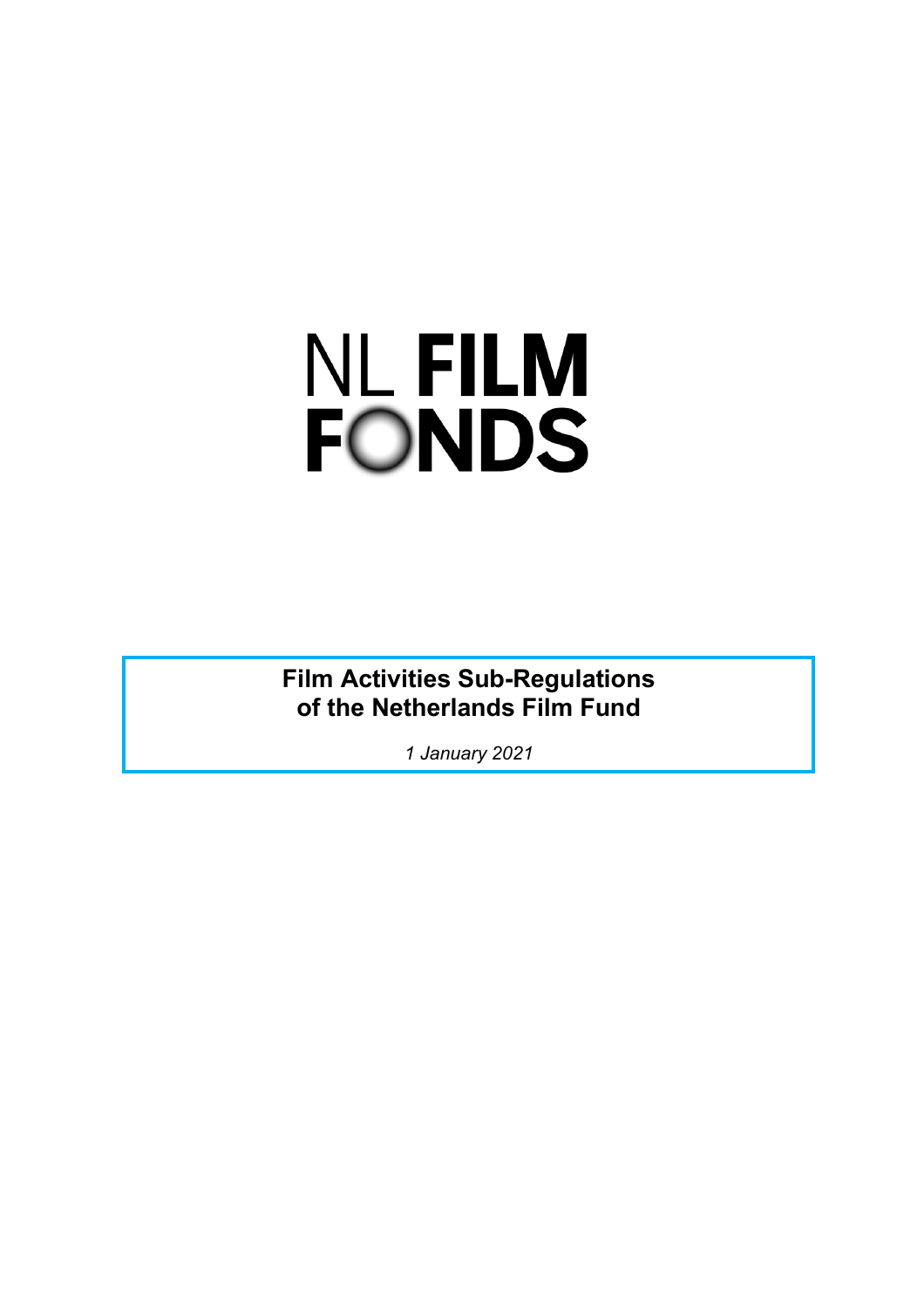# **TABLE OF CONTENTS**

| <b>GENERAL</b>                                                                                |  |
|-----------------------------------------------------------------------------------------------|--|
|                                                                                               |  |
|                                                                                               |  |
|                                                                                               |  |
|                                                                                               |  |
|                                                                                               |  |
|                                                                                               |  |
|                                                                                               |  |
|                                                                                               |  |
|                                                                                               |  |
|                                                                                               |  |
|                                                                                               |  |
|                                                                                               |  |
|                                                                                               |  |
|                                                                                               |  |
|                                                                                               |  |
|                                                                                               |  |
|                                                                                               |  |
|                                                                                               |  |
|                                                                                               |  |
|                                                                                               |  |
|                                                                                               |  |
|                                                                                               |  |
|                                                                                               |  |
|                                                                                               |  |
|                                                                                               |  |
|                                                                                               |  |
|                                                                                               |  |
|                                                                                               |  |
|                                                                                               |  |
|                                                                                               |  |
|                                                                                               |  |
|                                                                                               |  |
|                                                                                               |  |
|                                                                                               |  |
|                                                                                               |  |
|                                                                                               |  |
|                                                                                               |  |
| Article 16 (National or international film convention activity eligible for a grant) 14       |  |
| Article 17 (Requirements for application for a national or international film convention)  15 |  |
|                                                                                               |  |
|                                                                                               |  |
|                                                                                               |  |

The changes from 1 January 2021 are marked \*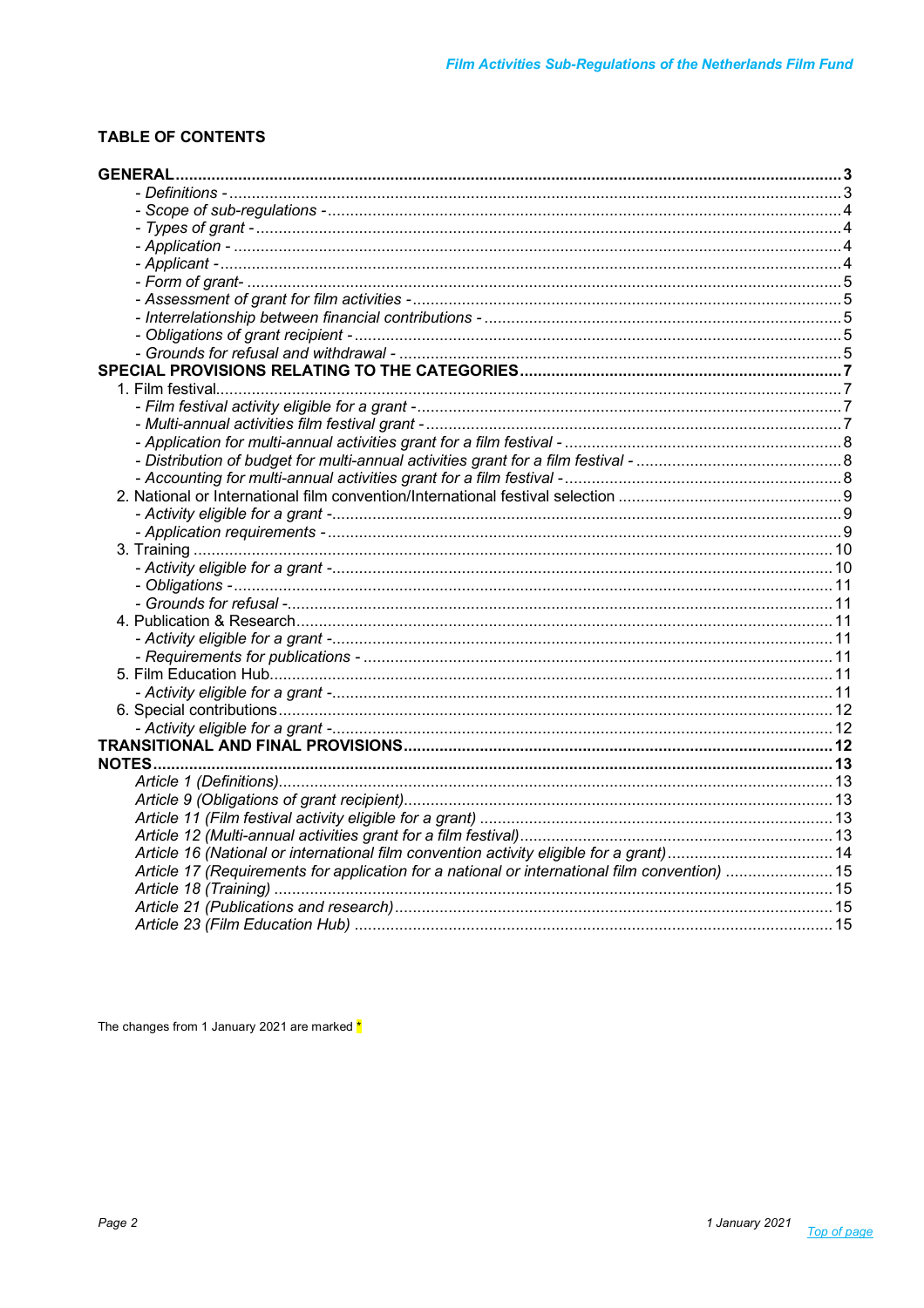#### **Film Activities Sub-Regulations of the Netherlands Film Fund as at 1 January 2021**

The Netherlands Film Fund,

having regard to the provisions of the General Administrative Law Act,

having regard to section 10 (4), of the Cultural Policy (Special Purpose Funding) Act,

having regard to Article 2 of the General Regulations,

resolves:

# **GENERAL**

*- Definitions -*

| Article 1                                                                                                                                                                                                                                                                          |                                                                                                                                                                                                                                                                                                                                                                                                                                                                                                                   |  |  |
|------------------------------------------------------------------------------------------------------------------------------------------------------------------------------------------------------------------------------------------------------------------------------------|-------------------------------------------------------------------------------------------------------------------------------------------------------------------------------------------------------------------------------------------------------------------------------------------------------------------------------------------------------------------------------------------------------------------------------------------------------------------------------------------------------------------|--|--|
|                                                                                                                                                                                                                                                                                    | In these regulations the terms below have the following meanings:                                                                                                                                                                                                                                                                                                                                                                                                                                                 |  |  |
| Workshop:                                                                                                                                                                                                                                                                          | a creative development process for film projects and makers in collaboration with                                                                                                                                                                                                                                                                                                                                                                                                                                 |  |  |
|                                                                                                                                                                                                                                                                                    | coaches and/or other experts; $*$                                                                                                                                                                                                                                                                                                                                                                                                                                                                                 |  |  |
| Board:                                                                                                                                                                                                                                                                             | the board of the Fund;                                                                                                                                                                                                                                                                                                                                                                                                                                                                                            |  |  |
| Breeding ground:                                                                                                                                                                                                                                                                   | a regionally embedded development process for film professionals with reference<br>to both the specific needs of the field and organisations and training programmes<br>in the region; $*$                                                                                                                                                                                                                                                                                                                        |  |  |
| Film activity:                                                                                                                                                                                                                                                                     | an activity in the field of film, specifically delimited in time, which cannot be<br>regarded as film production;                                                                                                                                                                                                                                                                                                                                                                                                 |  |  |
| Film convention:                                                                                                                                                                                                                                                                   | an occasional gathering relating to film for film professionals with the purpose of<br>developing and spreading knowledge about and profiling and promotion of the<br>professional Dutch film;                                                                                                                                                                                                                                                                                                                    |  |  |
| Film distributor:                                                                                                                                                                                                                                                                  | a legal entity that continuously engages in business activities aimed mainly at the<br>distribution and exploitation of film productions in the Dutch cinema and via other<br>distribution channels. At the time the application for the grant is made, this legal<br>entity has been based and active for at least two years beforehand in the<br>Netherlands, a Member State of the European Union, or in a State that is party to<br>the agreement establishing the European Economic Area, or in Switzerland; |  |  |
| Film education hub:                                                                                                                                                                                                                                                                | a regionally firmly embedded, continuous organisation for film, from where, as<br>one of the main activities, film and moving image education (feature film,<br>documentary, animation, new media and games) is coordinated (and provided) in<br>the region; $*$                                                                                                                                                                                                                                                  |  |  |
| Film festival:                                                                                                                                                                                                                                                                     | a time-limited series of screenings of curated, professional cinematographic film<br>productions of a certain genre, category, origin, maker or author accessible to the<br>public;                                                                                                                                                                                                                                                                                                                               |  |  |
| Film professional:                                                                                                                                                                                                                                                                 | a natural person with demonstrable thorough and current knowledge and<br>experience in the field of film production;                                                                                                                                                                                                                                                                                                                                                                                              |  |  |
| Film production:                                                                                                                                                                                                                                                                   | a cinematographic work;                                                                                                                                                                                                                                                                                                                                                                                                                                                                                           |  |  |
| the Fund:                                                                                                                                                                                                                                                                          | Netherlands Film Fund;                                                                                                                                                                                                                                                                                                                                                                                                                                                                                            |  |  |
| International festival selection: the selection of a film production for one or more leading international festivals,<br>as included on the Fund's List of international film festivals, which can be found<br>in the Fund's Financial & Production Protocol (www.filmfonds.nl); * |                                                                                                                                                                                                                                                                                                                                                                                                                                                                                                                   |  |  |
| Research:                                                                                                                                                                                                                                                                          | practical research carried out in the Dutch film sector;                                                                                                                                                                                                                                                                                                                                                                                                                                                          |  |  |
| Producer:                                                                                                                                                                                                                                                                          | the natural person who legally represents the production company and is<br>ultimately responsible within the organisation of the production company for<br>policy, operations and content;                                                                                                                                                                                                                                                                                                                        |  |  |
| Production company:                                                                                                                                                                                                                                                                | a legal entity that continuously engages in business activities aimed mainly at<br>the production and exploitation of film productions and other audiovisual media<br>productions. At the time of the application for grant the legal entity has been<br>based and active for at least two years beforehand in the Netherlands, a<br>Member State of the European Union, or in a state that is party to the<br>agreement establishing the European Economic Area, or in Switzerland;                              |  |  |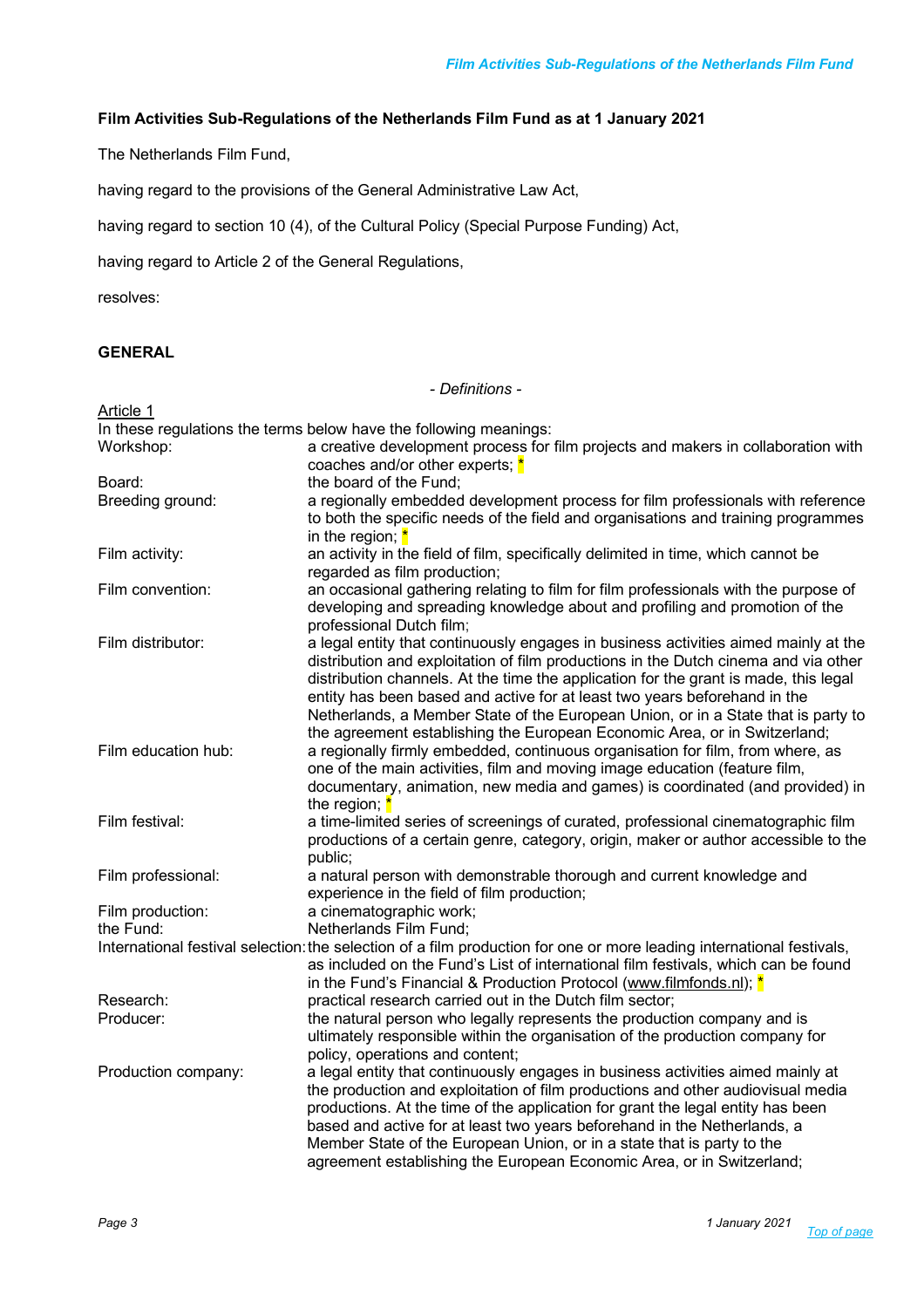| Publication: | an occasional text, picture, image and/or sound medium (not being a direct copy<br>of a film production) relating to Dutch professional film production practice, that is                               |
|--------------|---------------------------------------------------------------------------------------------------------------------------------------------------------------------------------------------------------|
|              | duplicated with the aim of bringing it to the attention of national and/or                                                                                                                              |
|              | international film professionals; *                                                                                                                                                                     |
| Training:    | a course or practical study aimed at film professionals, lasting up to one year and<br>aimed at transferring specialist knowledge or coaching in a national or                                          |
|              | international context. The training increases the specialist knowledge and skills of<br>the applicant in relation to film productions and demonstrably relates to their own<br>professional practice; * |
|              |                                                                                                                                                                                                         |

*- Scope of sub-regulations -*

#### Article 2

- 1. These sub-regulations apply to grants that the Fund awards for professional film activities in the categories of film festival, national or international film convention, international festival selection, training, publication & research, film education and special contributions. <sup>\*</sup>
- 2. The General Regulations also apply alongside and in addition to these sub-regulations.

#### *- Types of grant -*

# Article 3<br>1.

- 1. The board awards project grants for all the categories referred to in Article 2.
- 2. Notwithstanding the provisions in the previous paragraph, the board may award a multi-annual activities grant in the film festival and film education hub categories.  $*$
- 3. The board can enter into national or international partnerships in the field of national or international film conventions and training in order to encourage the development and international profiling of Dutch talent.

#### *- Application -*

#### Article 4

- 1. An application is submitted digitally, where a written copy, signed by the applicant, of this digital application is submitted to the Fund.
- 2. An application for the same film activity that is rejected twice by the Fund will not be further processed.
- 3. Applications must meet the financial and production guidelines and requirements indicated in the Financial & Production Protocol. The level of a grant may be determined by the board in each case in the light of guide amounts that are published annually on the Fund's website www.filmfonds.nl and in the Financial & Production Protocol.

#### *- Applicant -*

- 1. An application for a project grant in the categories of *film festival* and *national or international film convention* is made by a legal entity specialising in the field of film that is responsible for the organisation of film festivals or film conventions.
- 2. Applications for multi-annual activities grant in the *film festival* category are only possible for legal entities that have previously received grant under the multi-annual activities grant regulations or that have staged a minimum of six editions of the annual film festival in question with a large audience reach and a minimum duration of five consecutive days.
- 3. A film festival that receives a multi-annual grant from the Fund under the Cultural Policy (Special Purpose Funding) Regulations or *multi-annual film festival activities grant* can, in addition to the key tasks already in receipt of a grant, submit a project grant application for a film activity as referred to in Article 12, paragraph 3, if this is focused on strengthening the platform function.
- 4. An application for a project grant in the *international festival selection* category is made by a production company represented by a Dutch producer.  $*$
- 5. An application for a grant in the *training* category is made by a natural person who has been working as a film professional for at least two years or by an adequately equipped organisation that has previously delivered training courses to film professionals on a continuing basis for two, or more, consecutive years. An application for training under Article 18, paragraph 4, is made by an adequately equipped organisation that delivers training courses to film professionals on a continuing basis or a film festival that receives a multi-annual grant under the Cultural Policy (Special Purpose Funding) Regulations. \*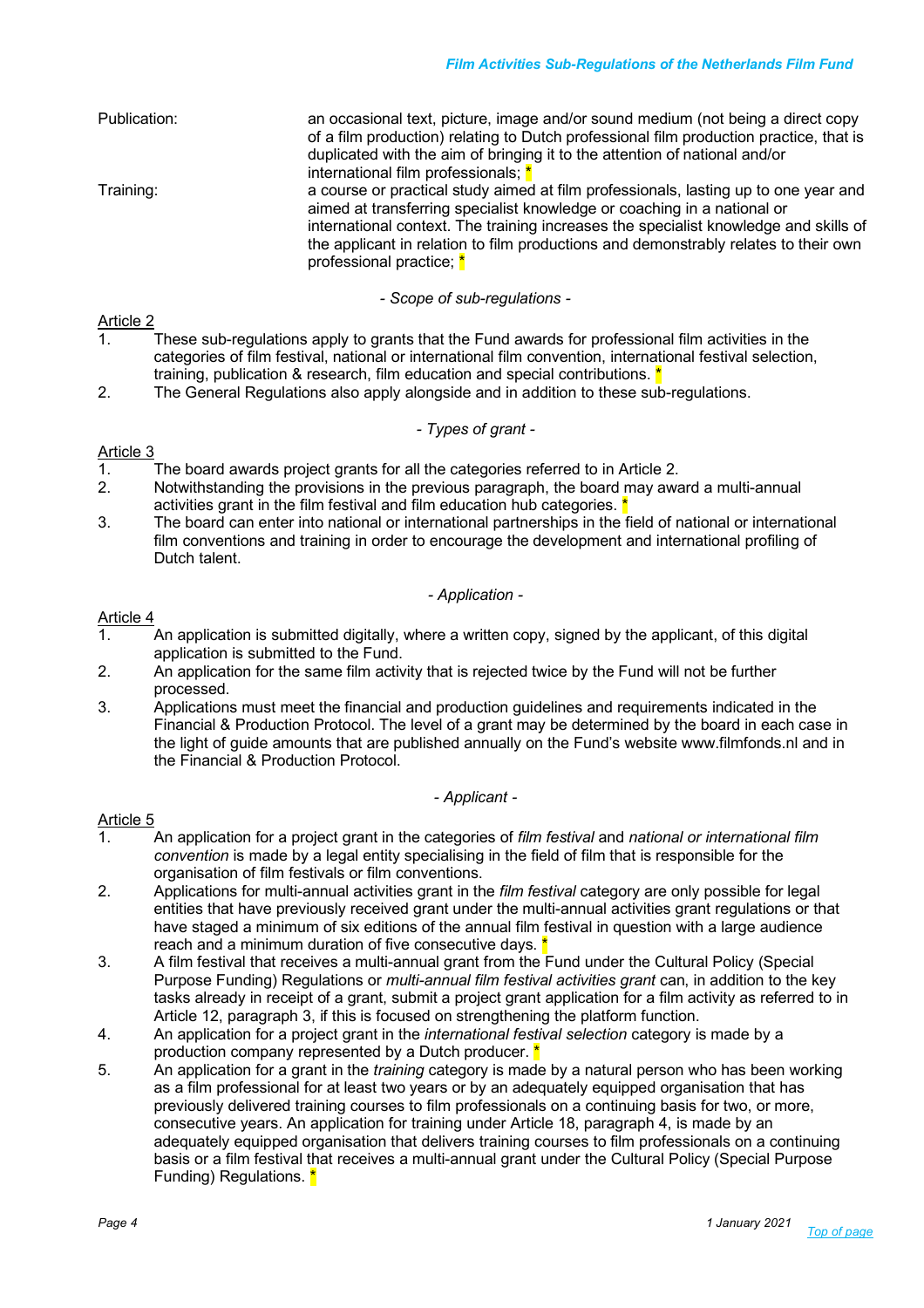- 6. An application for a grant in the *publication & research* category is made by a legal entity or natural person with professional knowledge and experience in the area of publications or research in relation to the film sector.
- 7. An application for a *film education hub* is made by a non-profit legal entity specialising in film. \*
- 8. An application for a grant in the *special contributions* category is made by a legal entity or natural person who is responsible for the film activity in question.

#### *- Form of grant-*

#### Article 6

The grant for the film activities referred to in these regulations is awarded in the form of a non-repayable contribution unless special circumstances justify a grant in the form of a loan or guarantee.

*- Assessment of grant for film activities -*

#### Article 7

The opinion of the quality of the film activity must be positive for the application to be granted. The quality of the film activity is assessed in the light of the assessment criteria in Article 5 of the General Regulations, unless otherwise provided in the special provisions relating to the categories.

#### *- Interrelationship between financial contributions -*

#### Article 8

The award of a grant under these sub-regulations shall in no case commit the board to awarding any other grant.

*- Obligations of grant recipient -*

# Article 9

The recipient of the grant is obliged:

a. at the latest within a period of 6 months after awarding of the grant by the Fund, but in any case before the execution of the film activity starts, to demonstrate that there is financial cover for the budgeted costs of the film activity appended to the application.

b. within a period of four months after the end of the film activity to report according to the procedure set out in the award decision, unless a different period is specified for this in the award decision.  $\star$ 

*- Grounds for refusal and withdrawal -*

- 1. In addition to Article 14 of the General Regulations, an application for a grant will be rejected in the case of an application for the same film activity for which the board has previously awarded a project grant.
- 2. In addition to Article 22 of the General Regulations, the board is authorised to withdraw the grant if after awarding the grant, but before determination of the grant, the applicant was not able to demonstrate within the period referred to in Article 9(a) of these Sub-Regulations, that the financial cover of the film activity referred to in that Article was finally promised in full by the financiers concerned and has been laid down in one or more agreements.
- 3. In the case of a multi-annual activities grant as referred to in Article 3, paragraph 2, of these Sub-Regulations, the board is authorised to refuse or withdraw the grant if, in the four years prior to the application or during the execution of the film activity, the applicant has not fulfilled one or more of the conditions or obligations associated with the grant, in any event including the correct and prompt completion of the activities eligible for a grant, prompt reporting of relevant changes in the execution and correct and prompt accounting for the activities.
- 4. Applicants who receive grant under the Cultural Policy (Special Purpose Funding) Regulations or under a regulation for a multi-annual activities grant from one of the cultural funds set up pursuant to section 9 of the Cultural Policy (Special Purpose Funding) Act are not eligible for a contribution under these regulations for a film activity that matches the core activity for which they are already in receipt of a grant.
- 5. Applicants who receive a project grant from the Fund for their core activity are not eligible for another contribution for a film activity where it coincides with the core activity for which they are already in receipt of a project grant.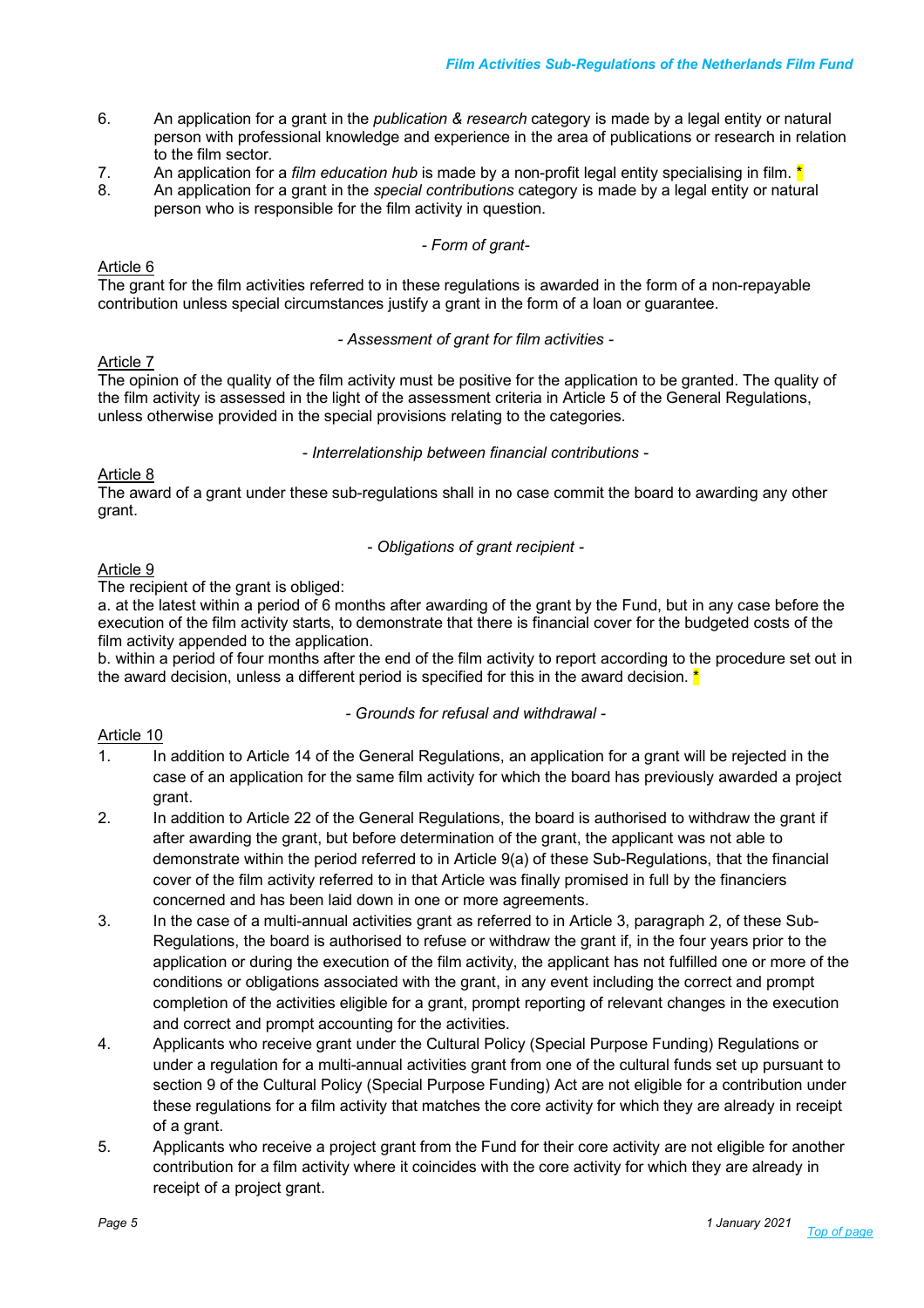6. Applications for a subsequent edition of a film activity to which a contribution has previously been granted in the same calendar year will be rejected.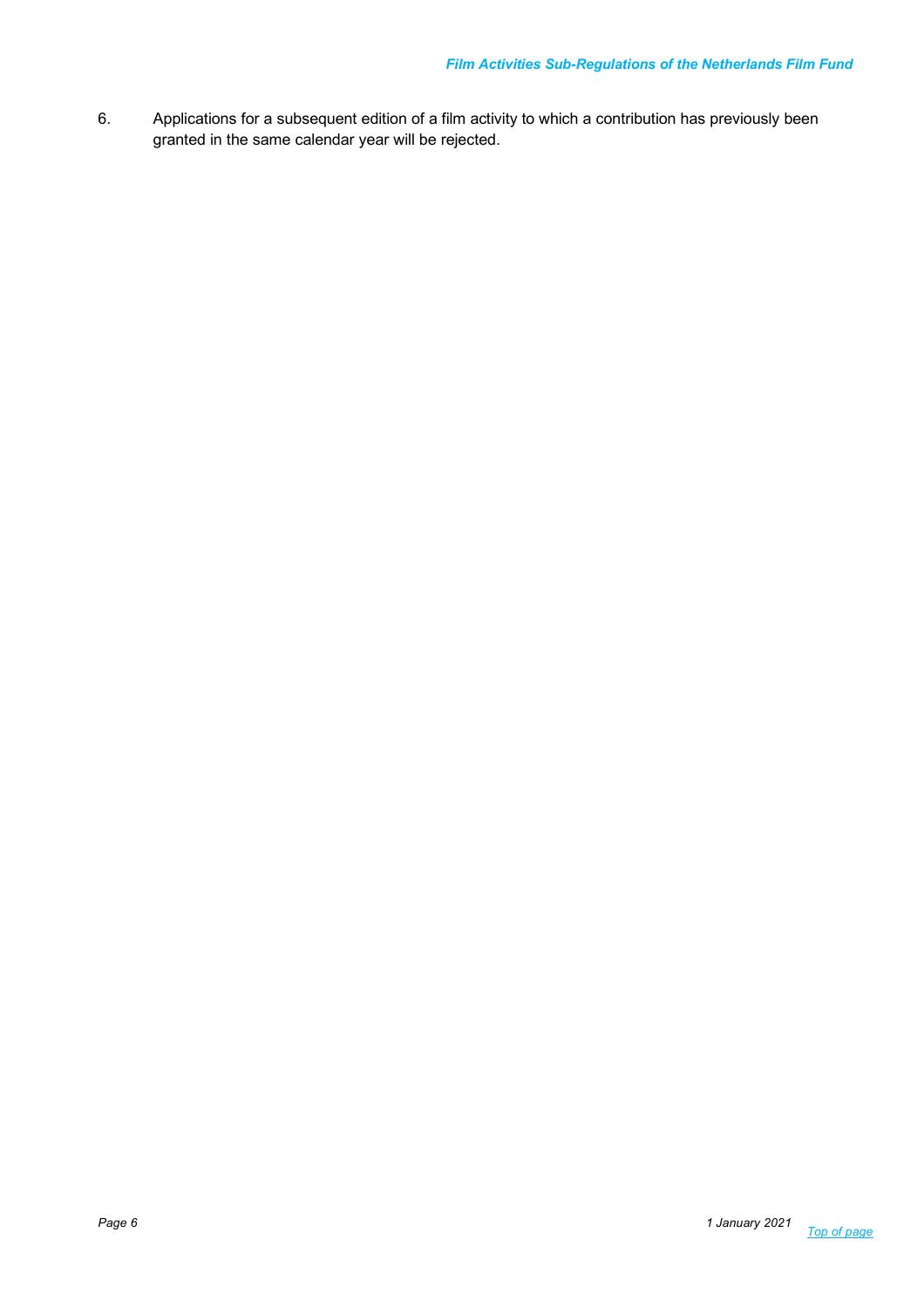# **SPECIAL PROVISIONS RELATING TO THE CATEGORIES**

# **1. Film festival**

*- Film festival activity eligible for a grant -*

Article 11

- 1. A project grant can be awarded for organising a film festival that has the purpose of encouraging the development and spread of knowledge about and profiling and promotion of professional film in the **Netherlands**
- 2. To qualify for a grant, film festivals must meet the following conditions:
	- a. the festival takes place in the Netherlands;
	- b. the applicant cooperates with private and public partners who substantially co-finance the costs of the film activity, with local financing by the municipal or provincial authorities or a fund allied to them of at least 5% being a condition for any contribution by the Fund;
	- c. there have been a minimum of two previous editions of the festival (with the exception of a film festival dedicated to a maker or author);
	- d. the festival takes place within not later than seven months of submission of the application.
- 3. The amount of the contribution by the Fund shall be up to 30% of the total costs of a film festival that qualify for a multi-annual or project grant for film festivals.
- 4. As an exception to Article 5 of the General Regulations an application for a film festival is tested against the following criteria; the film festival:
	- a. primarily serves a cinematographic interest and offers visitors the opportunity to gain an idea and examine developments in the field of cinematography;
	- b. presents a programme that has an added value with respect to the regular provision of film screenings in the Netherlands;
	- c. screens international professional film productions of high artistic quality and diversity;
	- d. has a national impact;
	- e. has a good track record in terms of substantive and corporate organisation; and
	- f. has a balanced relationship between costs, contribution requested, takings and public reach.
- 5. The board takes account here of the spread and the diversity of festivals in the Netherlands. The board also takes account of the collaborations in which the film festival engages with other (art) disciplines and how the codes relating to fair practice, diversity and inclusivity are applied by the festival. **'**
- 6. The board gives priority to film festivals with a relevant side programme in the area of international collaboration, talent development, innovation in cinematography, education or a combination of the same.
- 7. Notwithstanding paragraph 1, applicants who have received grants from the Fund for the film festival for four or more consecutive years immediately before the application and have concluded these previous editions successfully and in line with the obligations laid down for them can apply for a project grant for two years, for the organisation of two editions of the same annual film festival. \*

# *- Multi-annual activities film festival grant -*

- 1. To be eligible for a multi-annual activities grant a film festival is checked to see that it meets the following criteria in addition to the conditions and criteria referred to in Article 11 of these Sub-Regulations:
	- a. the applicant has organised at least six editions of the relevant film festival with a large audience reach; and
	- b. the film festival aims at a unique genre for the Netherlands, within the film festival landscape; and
	- c. the film festival has an international impact as well as a national impact; and
	- d. the film festival provides for a clear positioning of Dutch films in its programming; and
	- e. the film festival gives a realistic picture of the developments and ambitions envisaged in the next four years in its activity plan and business plan.
- 2. The Fund only awards a multi-annual grant to film festivals with a topical or innovative provision focusing on:
	- international animated film;
	- international short film;
	- international science fiction or fantasy film.
- 3. The film festival in question provides a professional programme with regard to at least two of the activities below.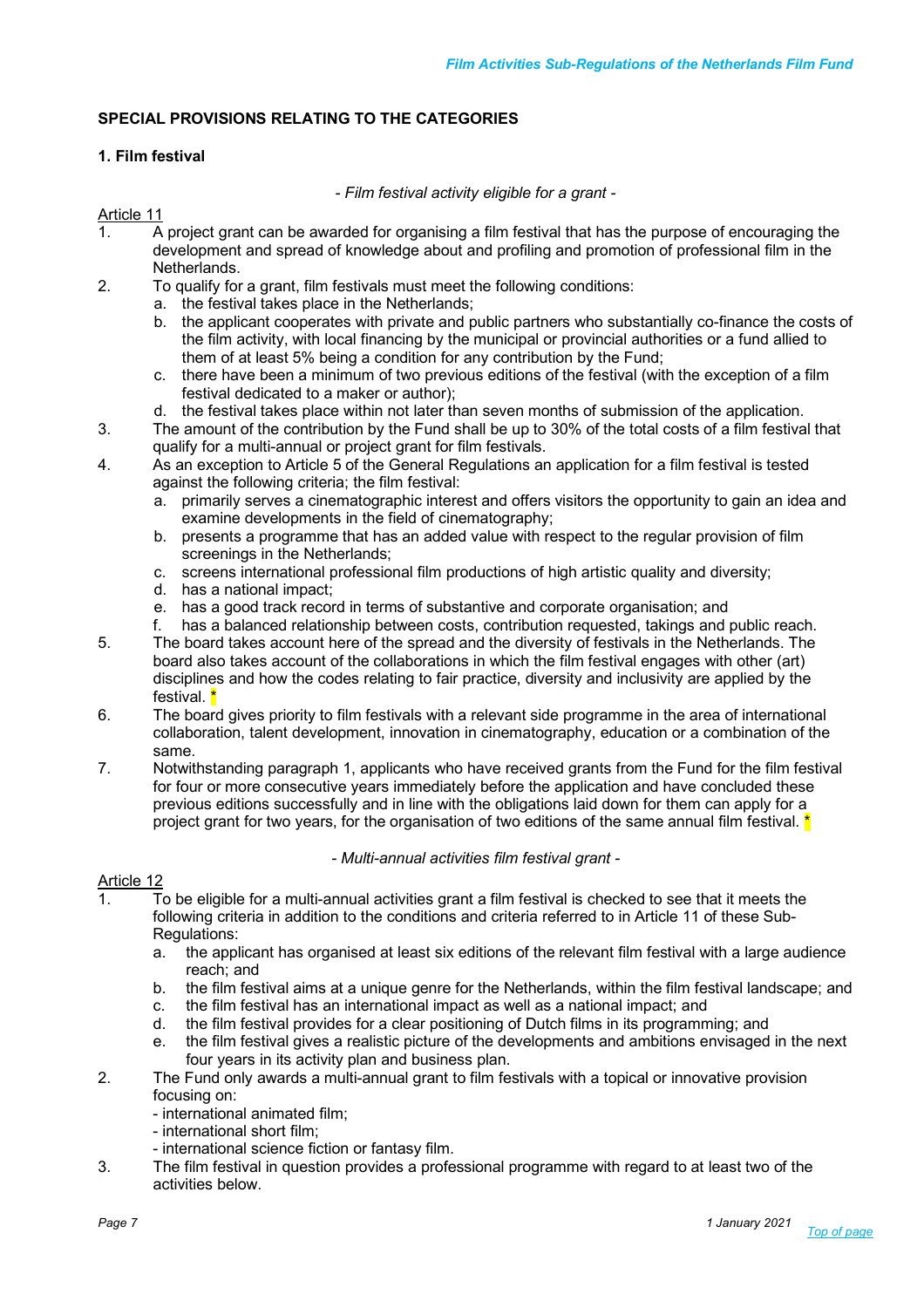The film festival promotes:

a. international exchange and collaboration between film professionals from the Netherlands and abroad aimed at co-production;

b. talent development of Dutch film professionals and professional development in an international context;

- c. innovation in cinematography with an impact on the Dutch film sector;
- d. film and media education and accessibility for children and young people.

*- Application for multi-annual activities grant for a film festival -*

#### Article 13

- 1. An application for *multi-annual activities grant* in the film festival category for the period 2021-2024 must be received by the Fund by not later than 5:00pm on Monday 2 March 2020.
- 2. The multi-annual activities grant is awarded for a period of four years.
- 3. The board will set the grant ceiling for multi-annual activities grants for film festivals before 1 December 2019. The grant ceiling is published in the Government Gazette and is also announced on the Fund's website at www.filmfonds.nl and in the Financial & Production Protocol.

#### *- Distribution of budget for multi-annual activities grant for a film festival -*

#### Article 14

- 1. Applications for multi-annual activities grants in the film festivals category that meet the conditions to be eligible for a grant are subdivided into:
	- A: honour;
	- B: honour as far as the budget permits; and
	- C: do not honour.
- 2. If the grant ceiling is insufficient to honour all the applications with the advice 'honour as far as the budget permits', the applications are ranked on the basis of the assessment criteria laid down in Articles 11 and 12 of these regulations.
- 3. The board first honours the applications with the advice 'honour'. Then the applications with the advice 'honour where the budget permits this' are honoured in order of ranking. The board distributes the available grant in accordance with the ranking by which applications are granted or partly granted until the grant ceiling is reached. The remaining applications are not honoured and are therefore rejected.
- 4. If the board increases the grant ceiling, first the grant of an application that was partly awarded because the budget was insufficient is then increased to the advised amount. Then the next application is granted until the grant ceiling is reached.
- 5. If after distributing the available budgets there is a considerable gap in the regional spread of film festivals, the board may still decide to award a grant to an applicant whose application it would otherwise decide to reject.

*- Accounting for multi-annual activities grant for a film festival -*

# Article 15

In addition to Article 19 of the General Regulations, the grant recipient is obliged to send to the Fund before 1 July each year the accounts of the finances and results for the preceding year. The settlement statement for the previous edition and the evaluation form must be submitted to the Fund not later than two months before the next edition. \*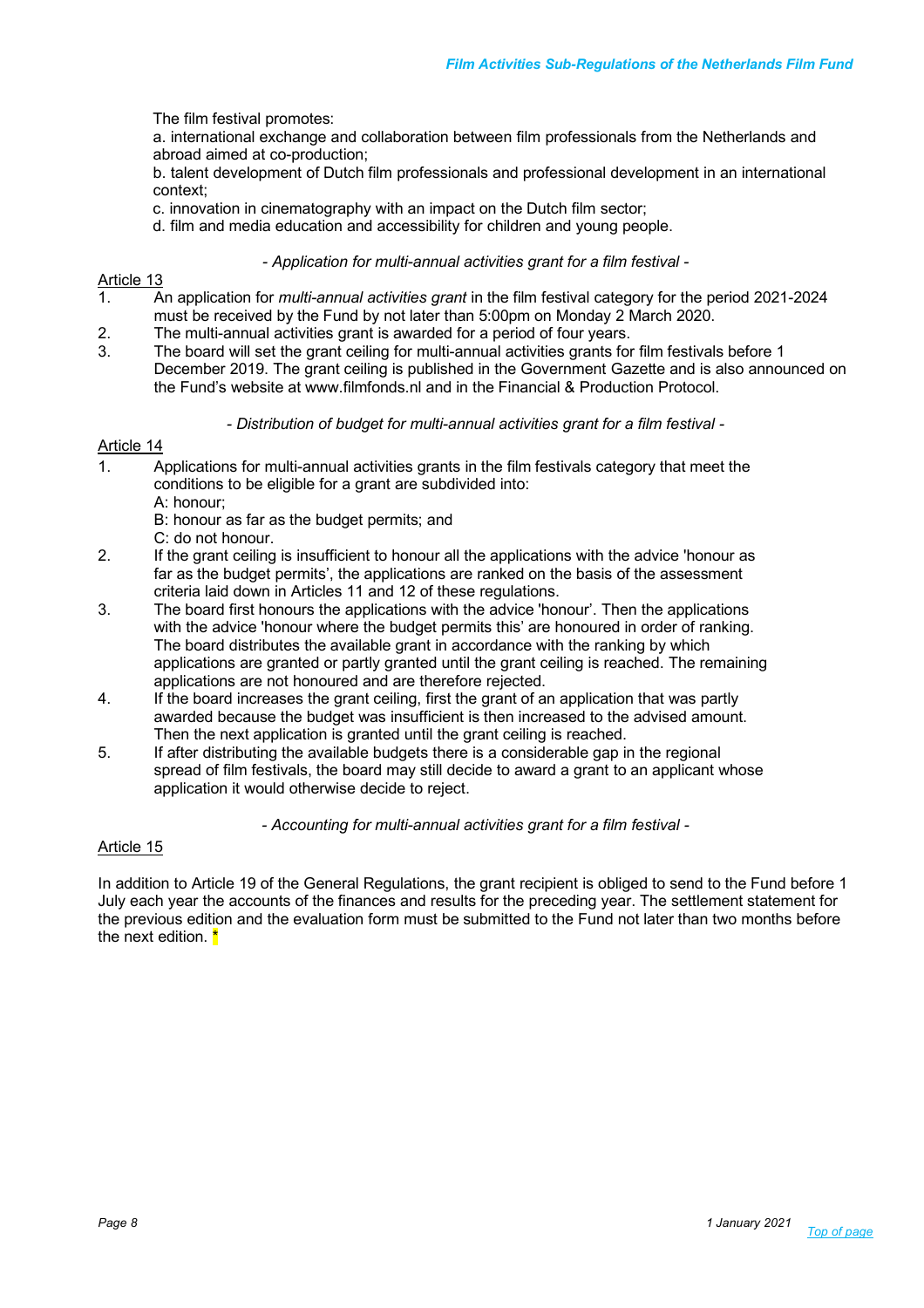# **2. National or International film convention/International festival selection**

*- Activity eligible for a grant -*

Article 16

A grant can be granted for:

# **National film convention \***

a. a film convention or a limited series of conventions in the Netherlands whose purpose is to increase the skills and the network of Dutch film professionals and the profiling of film in the Netherlands through encouragement of knowledge development, innovation, diversity or collaboration with other art disciplines; or

# **International film convention \***

b. an international film convention in the Netherlands or abroad, being a presentation or promotional activity aimed at the Dutch film sector, primarily intended for film professionals, with the aim of encouraging international co-production and the international profiling and promotion of Dutch film and the Dutch film industry abroad.

# **International festival selection \***

c. a contribution towards the international travel and accommodation costs incurred by the Dutch (main) producer if the film production has been produced with a realisation contribution under the Fund's Realisation Sub-Regulations and has been selected for one or more of the leading international festivals included on the Fund's List of international film festivals appearing in the Fund's Financial & Production Protocol *(*www.filmfonds.nl) and in so far as these costs have not already been paid by the Fund, the EYE Film Institute or third parties.

*- Application requirements -*

# Article 17

# **National film convention**

- 1. Only film conventions in the Netherlands as referred to in Article 16(a) that meet the following conditions are eligible for grant:
	- a. the film convention is not for profit;
	- b. the film convention takes place in the Netherlands;
	- c. there is collaboration with other professional partners and the film convention is (co-)financed by at least two partners; and
	- d. the film convention is public and accessible.
- 2. To be eligible for a contribution, a film convention as referred to in Article 16(a) must meet the following criteria:
	- a. the film convention has an added value with regard to the existing provision of film conventions in the Netherlands;
	- b. the film convention is aimed at promoting expertise and increasing the network of Dutch film professionals;
	- c. the film convention offers participants and visitors the opportunity to gain an idea and examine developments in the area of cinematography and/or in developments in the national or international film industry.

# **International film convention**

- 3. Only film conventions as referred to in Article 16(b) that meet the following conditions are eligible for a contribution:
	- a. the film convention is not for profit; and
	- b. there is cooperation with other professional organisations and foreign partners; and
	- c. is (co-)financed by at least two national or international partners; and
	- d. is public and accessible.
- 4. To be eligible for a contribution for conventions as referred to in Article 16(b), a film convention must meet the following criteria:
	- a. the film convention generates sufficient international interest among existing and new film professionals at home and abroad and makes a demonstrable contribution to the Dutch film climate and/or the Dutch production sector;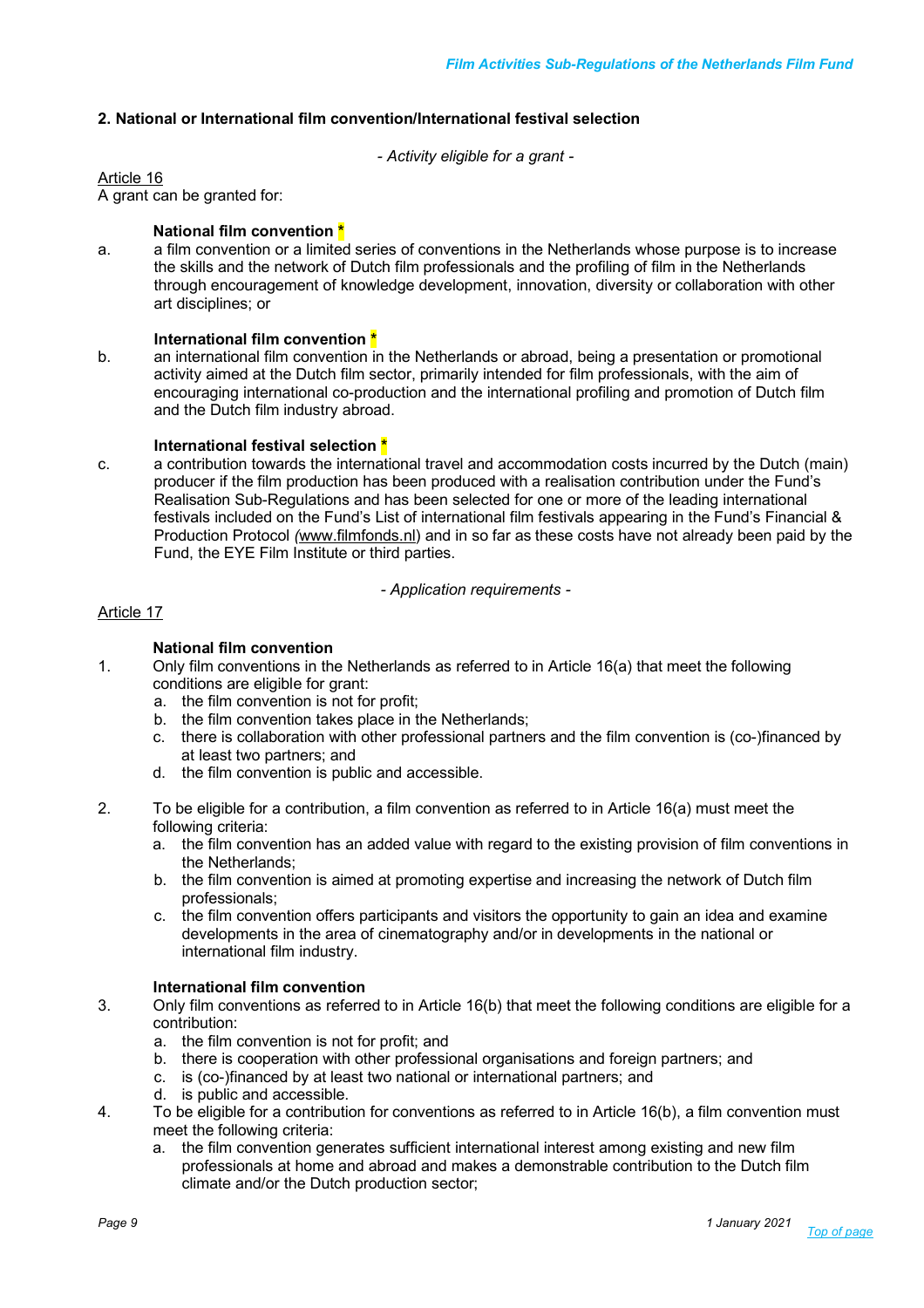- b. the film convention has an added value for the existing offer of Dutch film productions abroad.
- 5. The board may grant a contribution to film conventions referred to in Article 16(a) and (b) in the case of:
	- a. international film conventions aimed at exchange of knowledge between experienced film professionals and the promotion of co-production, and/or;
	- b. film conventions that encourage diversity and innovation in the sector; and/or
- c. film conventions about film that encourage cooperation with other arts disciplines or sectors.
- 6. An application for a contribution for a film convention must be submitted not later than four weeks before the convention starts.

#### **International festival selection \***

7. An application for a contribution towards the travel and accommodation costs must be submitted not later than three months after the screening of the film production at the international festival.

#### **3. Training**

*- Activity eligible for a grant -*

#### Article 18

- 1. A grant can be awarded for participation in or the organisation of a training course at home or abroad in the field of the development, production or post-production and/or distribution/screening of film productions and film sector innovation. \*
- 2. A grant for a training course or its organisation is only granted if it concerns a short-term study of a maximum of one year. The training must:
	- a. demonstrably relate to professional Dutch film practice;
	- b. be of a professional and high quality level; and if applicable:
	- c. increase the specialist knowledge and skills of the participant in his or her own field.

A grant for participation in a training course outside the participant's own field will only be awarded if there is sufficient substantiation of how the course contributes to the increase in knowledge with regard to current activities. \*

- 3. The board can grant a contribution for:
	- a. participation in or the organisation of international training courses for film professionals aimed at exchange of knowledge between film professionals in order to promote the professionalisation of project development, financing and distribution of film productions in the Netherlands, and/or;  $*$
	- b. participation in or the organisation of training courses in an international context for film professionals partly supported by a producer and linked to a specific film production.  $*$
- 4. To encourage the development of talent, the board may also organise a special application round for:
	- a) a Workshop on the basis of which grant can be awarded for the organisation of a Workshop and participation in it;
	- b) a Breeding ground to strengthen the regional infrastructure for talent development that aims for a national spread. \*

The board will publish further conditions, procedures and methods in relation to the special rounds to be organised on the Fund's website: www.filmfonds.nl.

5. The board can also grant a contribution to a national creative skills and talent lab which, in addition to talent development processes, provides skills training for film professionals involved in the development and production of films. \*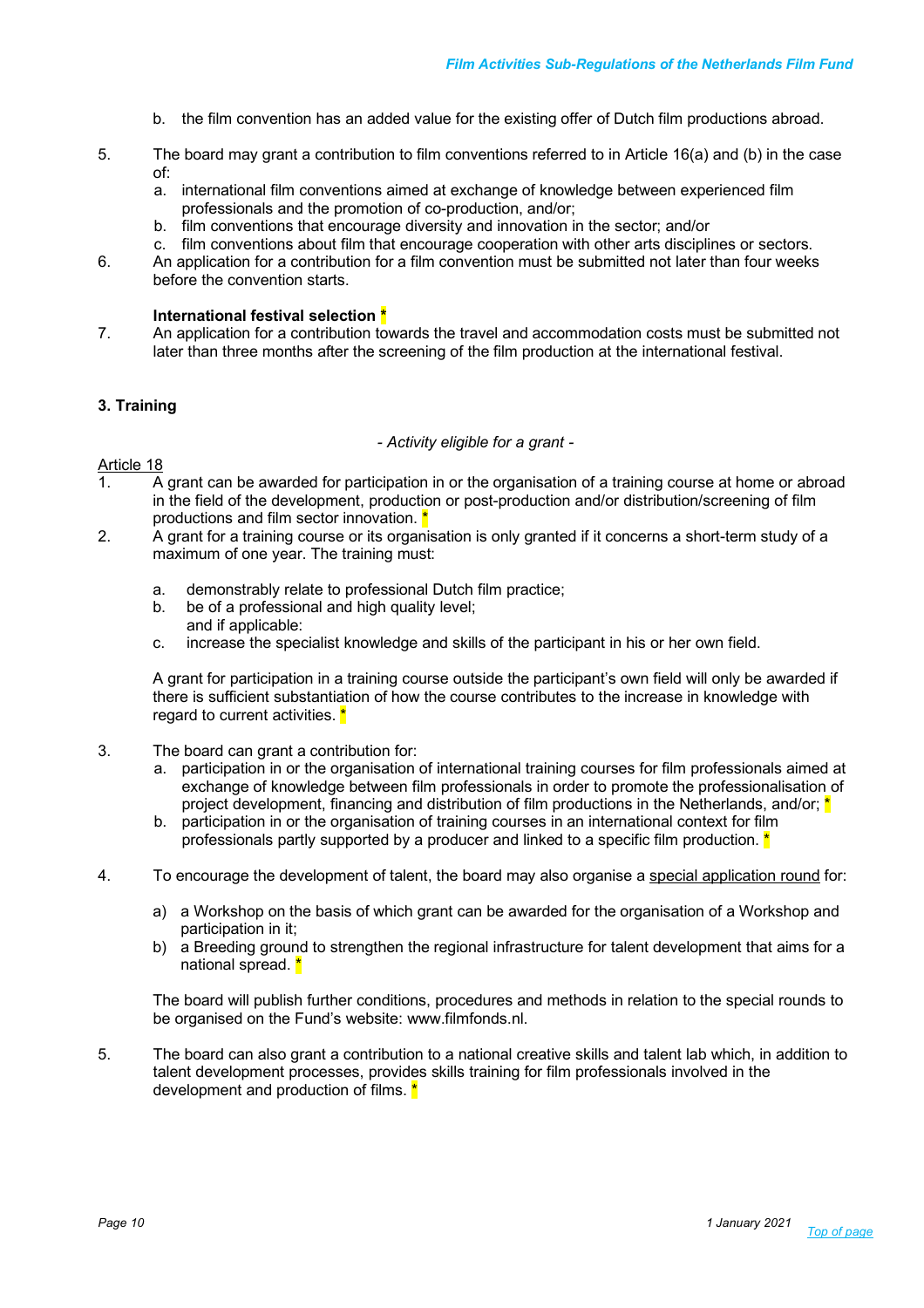# *- Obligations -*

Article 19

The recipient of a grant for participation in a training course must – if applicable – submit to the Fund evidence of registration or participation for the training of the organising institution within a period of two weeks after announcement of the awarding of the grant.

*- Grounds for refusal -*

# Article 20

In addition to Article 14 of the General Regulations, an application for a grant is rejected if:

- a. it involves multi-annual training;
- b. it involves study at an institute of higher education in the Netherlands or abroad;
- c. there is a contract of employment between the applicant and the employer within the film sector where the employer makes no contribution of its own;
- d. the application for a grant for a training course is submitted later than four weeks before the start of the training course; or
- e. the applicant has in the same calendar year already received a grant for a training course or its organisation from the Fund and with this the maximum amount per applicant per year mentioned in the Financial & Production Protocol would be exceeded. \*

# **4. Publication & Research**

*- Activity eligible for a grant -*

# Article 21

- 1. A grant can be awarded for:
	- a. incidental publications aimed at the specialist professional practice of Dutch film professionals whose aim is to deepen and broaden the development of knowledge about and/or the promotion of Dutch film at home and abroad: \*
	- b. research that is relevant to the Dutch film sector and practically oriented.
- 2. Journalistic articles or pieces in a newspaper or magazine or for posting on the internet are not eligible for a grant.

*- Requirements for publications -*

# Article 22

A grant for publications is only granted if the publication:

- a. is aimed at the professional practice of film professionals in relation to Dutch film, and  $*$
- b. is aimed at an audience of both national or international film professionals, and
- c. is supported by at least two partners with a sound financial contribution and take-back guarantee.

# **5. Film Education Hub**

*- Activity eligible for a grant -*

- 1. A multi-year activities grant for two years may be awarded to a film education hub, for the fulfilment of a coordinating role in bringing together supply and demand in the field of film and moving image education in a defined region. The activities in question are for the promotion of both active and receptive film education. Film education hubs together form a network that is connected to the National Network for Film Education.
- 2. Film education hubs must satisfy the following conditions to be eligible for a grant:
	- a. a proven track record in the field of film and moving image education;
	- b. an annual reach of at least 10,000 students in primary and secondary education;
	- c. a demonstrable (grant) relationship with regional/local authorities; and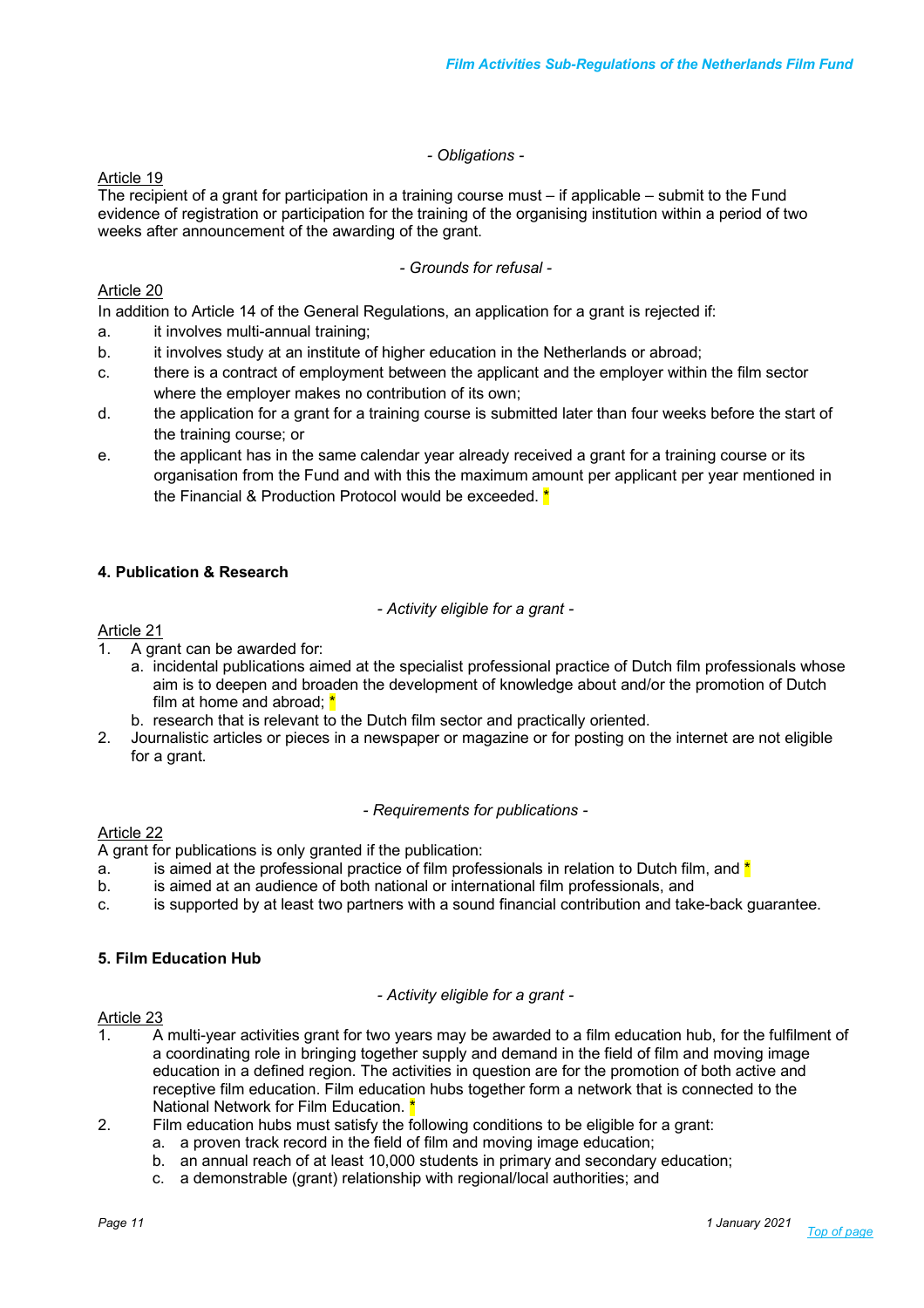- d. a demonstrably relevant network of educational institutions and providers in the field of film and moving image education (film theatres, film festivals, educational developers, libraries, etc) that covers the region to be served and that demonstrably supports the application as collaborating partner.
- 3. The following is important in terms of evaluating the quality of the film education hub:
	- a. a clear, well-founded vision of the activities planned in the field of knowledge sharing and exchange and the promotion of expertise in the region with the emphasis on the connecting intermediary function; \*
	- b. the extent to which relevant film festivals, film theatres, educational developers, libraries and other providers connect to the hub in the region concerned as collaboration partners and what their role in this collaboration will be;
	- c. the substantiation of the intended increasing reach of students (primary and/or secondary education) in the years 2021 to 2024 and the envisaged increase in the quality of the offer.  $^*$
- 4. The board will give priority to organisations that have succeeded in persuading regional and/or local financiers to commit to them and that have previously successfully taken part in the pilot for the Fund's film education hubs. **'**
- 5. The board will aim for national coverage by six or seven film education hubs with a broad crossregional, possibly cross-provincial spread. \*

# **6. Special contributions**

*- Activity eligible for a grant -*

# Article 24

A grant can be awarded for the execution of an innovative film activity in the field of diversity and sustainability, production, promotion and marketing, distribution, film education and screening. The activity must serve to strengthen the Dutch film sector or, through the relation to Dutch film, result in a special social impact.

# **TRANSITIONAL AND FINAL PROVISIONS**

- 1. The board shall decide in all cases not provided for by these regulations.
- 2. The board may for important reasons deviate from these regulations, where such deviations are compatible with the assessment framework for state support to the film sector, as applied by the European Commission.
- 3. These regulations were adopted by the board with the approval of the Board of Trustees on 30 October 2020 and come into force with effect from 1 January 2021.
- 4. The Film Activities Sub-Regulations in force from 1 November 2019 are withdrawn as of 1 January 2021.
- 5. The Film Activities Sub-Regulations that applied up to 1 November 2019 remain applicable to all applications received by the Fund before 1 January 2021.
- 6. These regulations are cited as Film Activities Sub-Regulations of the Netherlands Film Fund.
- 7. These regulations are published by their announcement in the Dutch Official Gazette and on the website of the Netherlands Film Fund (www.filmfonds.nl).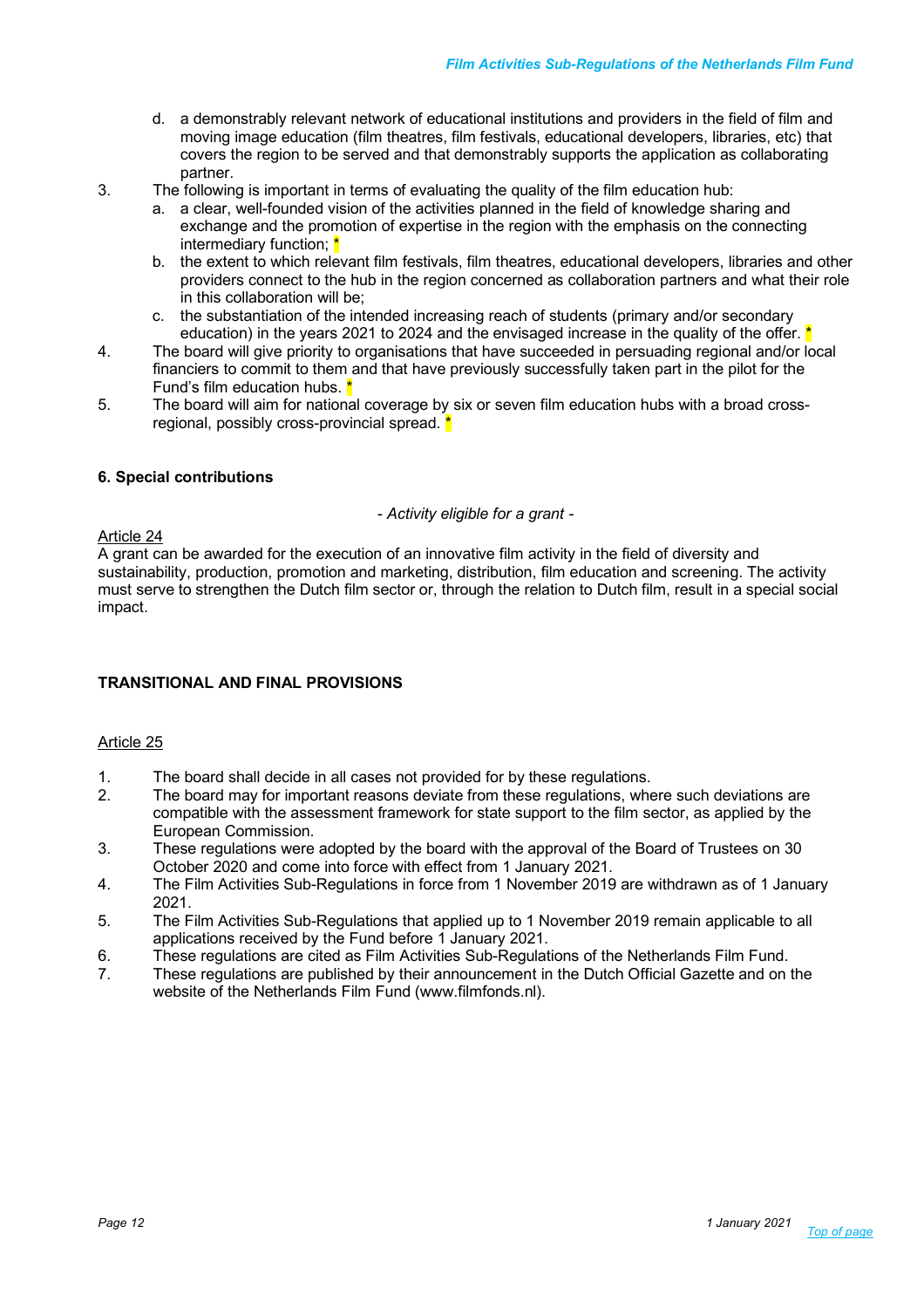# **NOTES**

The Fund's Film Activities Sub-Regulations set out in what way and on what grounds grants may be granted for activities that do not belong to the production process itself but that do result from the mission of the Fund and make an important contribution to the quality and diversity of the film production and a climate receptive to film art in the Netherlands, such as for example the organisation of a film festival or the issue of a publication.

The regulations describe in the general part among other things the methods, procedures and requirements of the applicant that apply for all grants for film activities. In the second part for each specific film activity the special provisions are laid down. The provisions of the general part apply in full to these film activities.

# *Article 1 (Definitions)*

A film professional is a natural person with, in the opinion of the board, demonstrable and thorough specialist knowledge and experience in his or her own film production discipline. The knowledge and experience the film professional has of film productions must be current and of a professional level.

#### *Article 9 (Obligations of grant recipient)*

The recipient of the grant demonstrates with the activity report that the grant has been spent in accordance with the costs budgeted and the film activity described in the application.

#### *Article 11 (Film festival activity eligible for a grant)*

The guide amounts for each festival type are laid down in the Financial & Production Protocol. The results of previous editions of the festival in question are taken into account in determining the amount of the contribution.

The criteria and conditions indicated in the second and third paragraphs are cumulative: all the conditions must be met if the application is to be eligible for grant. The applicant must by means of agreements and other written documents provide evidence that the convention is substantially co-financed by private and public partners, with a contribution of at least 5% by municipal or provincial authorities being a condition of eligibility for a contribution by the Fund. As regards the condition that the festival must take place in the Netherlands the Fund aims for geographic spread in the Netherlands.

# *Article 12 (Multi-annual activities grant for a film festival)*

Applications for multi-annual activities grants in the film festival category must meet all the conditions and criteria laid down in Article 11. The conditions and criteria applying to festivals are a subdivision of the criteria in the General Regulations, which in their turn have been derived from the criteria forming part of the Cultural Policy (Special Purpose Funding) Regulations with regard to the Basic Infrastructure.

Applications must be submitted using the Fund's digital application form. An application for a multi-annual film festival activities grant must in any event include the following documentation:

a. an applicant who wants to be eligible for multi-annual activities grant shall send in an activity plan, a business plan including a marketing and communication plan, an itemised overall budget and a financing plan for the corresponding period with his application, as well as performance figures and the operating result for the previous three years;

b. an applicant sends in complete programme data and annual accounts for the previous three years with his application. The annual accounts for the last year may be sent in later, provided these are received at the latest before 1 July in the following year;  $^{\prime}$ 

c. if an applicant cannot submit any annual accounts for any year, he must submit a similar statement. The board may lay down further requirements for this statement.

The activity plan and business plan including the marketing and communication plan must not exceed ten pages (font size 10) setting out the plans of the applicant institution for the relevant grant period and the way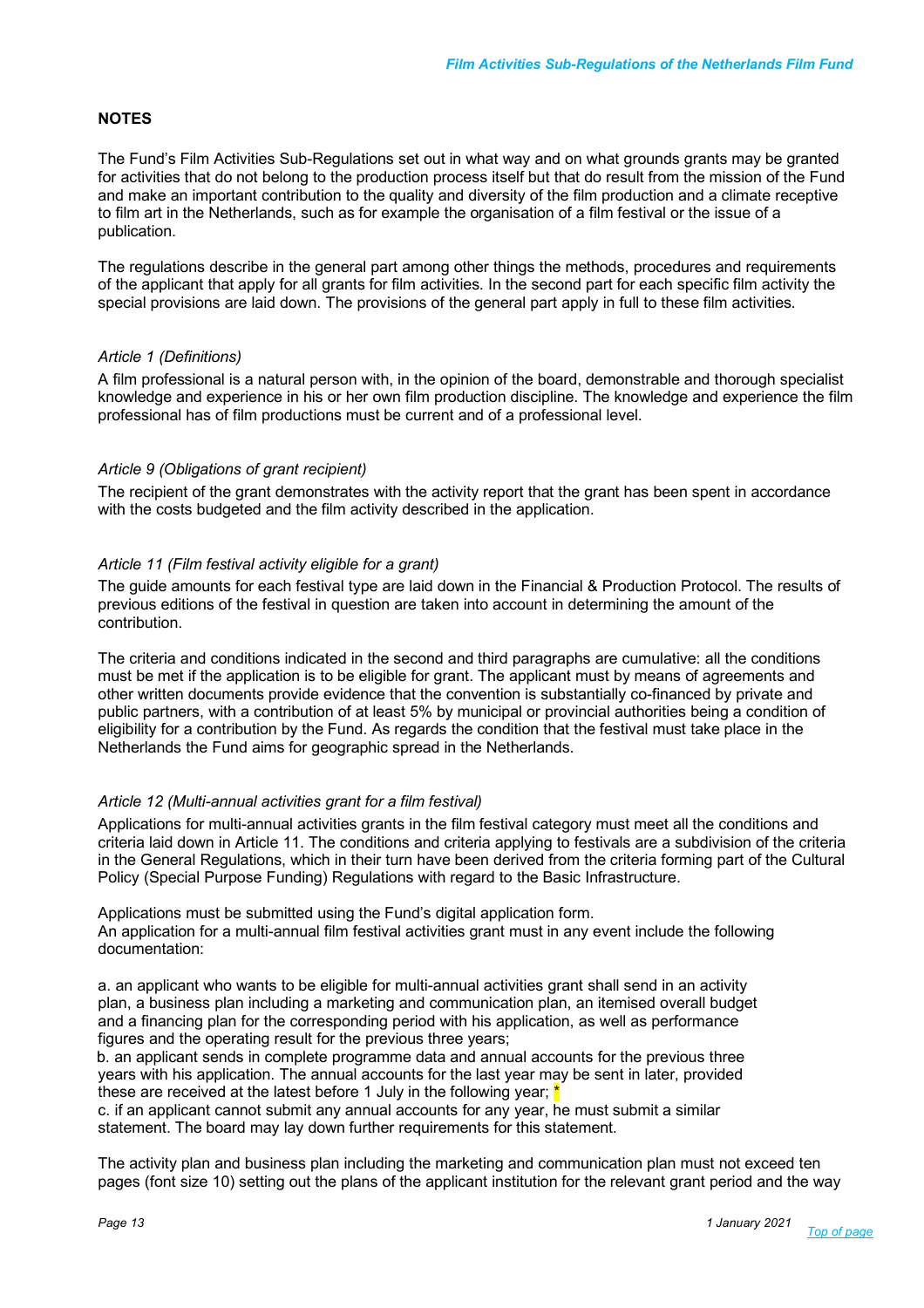in which the institution wants to realise and finance these plans. The activity plan must be supported with the performance of the applicant institution over the previous three years.

A festival seeking a multi-annual film festival activities grant must attract at least 7,500 paid visits within the total public reach and the feasibility of the minimum number of visitors must be substantiated with reference to the results in the last three years.

The following questions must be answered in the activity plan:

- What are the mission, vision and main objective of the institution?
- Why is the provision of your institution of national and/or international importance and in what way does this provision stand out with respect to the regular film provision and other film festivals in the Netherlands?
- What activities will the institution carry out in the relevant period? What is the vision of the institution of (public) reach and what are the objectives in this field?
- What is the vision of international cooperation including the promotion of expertise of film professionals and what are the objectives in this area?
- What is the vision of the institution of educational activities for school children and what are the objectives in this field?
- What is the vision of the institution in the field of professional talent development and what are the objectives in this field?
- What is the vision of the institution in the field of innovation and what are the objectives in this field?

The following questions must be answered in the business plan:

- What earning model is used by the institution and what are the objectives in the field of entrepreneurship?
- How does the institution bring its activities to the attention of the public?
- How are the quality and policy objectives of the institution guaranteed in the organisation?

In addition, a budget and a financing plan – accompanied by notes – must be enclosed with the application according to the model budget for multi-annual film festivals for the period to which the application relates. In the notes the requested amount must be substantiated. In addition, the performance figures for the previous three years must be enclosed in accordance with the model performance figures for multi-annual film festivals.

# *Article 16 (National or international film convention activity eligible for a grant)*

For a film convention that is primarily aimed at film professionals in a national or international context this may for example involve a symposium, conference or co-production market. Prize-giving ceremonies are expressly not covered by this. \*

The Fund also supports presentations or promotional activities aimed at the Dutch film sector primarily for film professionals whose purpose is to encourage the development and spread of knowledge about and profiling and promotion of Dutch film abroad and the development of projects such as a presentation or publication or promotional film activity aimed at the Dutch film sector that contributes to this. The general public may also be present. The funds are intended for projects that preferably take place in countries where the Netherlands is actively co-producing or in the priority countries on which the International Cultural Policy of the National Government focuses and must preferably be carried out in cooperation with professionals from the country concerned.<sup>\*</sup>

Only producer's costs in connection with the selection of films at leading international festivals as set out in the list of *international film festivals* of the applicable Financial & Production Protocol published on www.filmfonds.nl are eligible for a contribution in the context of *international festival selection*. The costs eligible for a contribution are limited to a contribution towards the producer's travel and accommodation costs, which means the flight or train travel and associated overnight stays abroad. The applicant will inform the Fund about selection by the festival concerned before the festival.  $*$